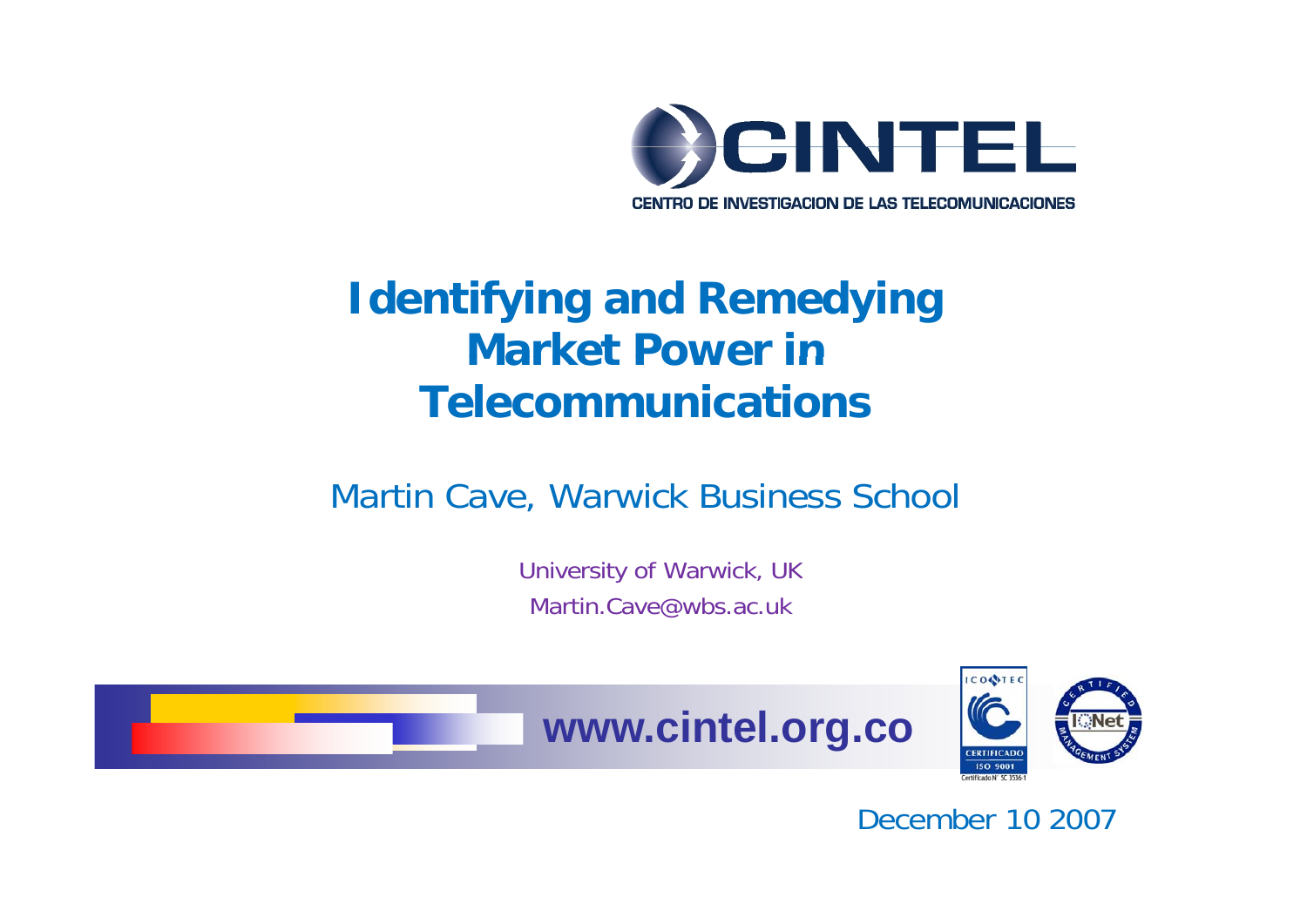

# The logic behind the process

- **Telecommunications markets may** require *ex ante* regulation
- **This should be confined to markets** satisfying particular conditions
- **Other markets should not be** regulated, except by competition law

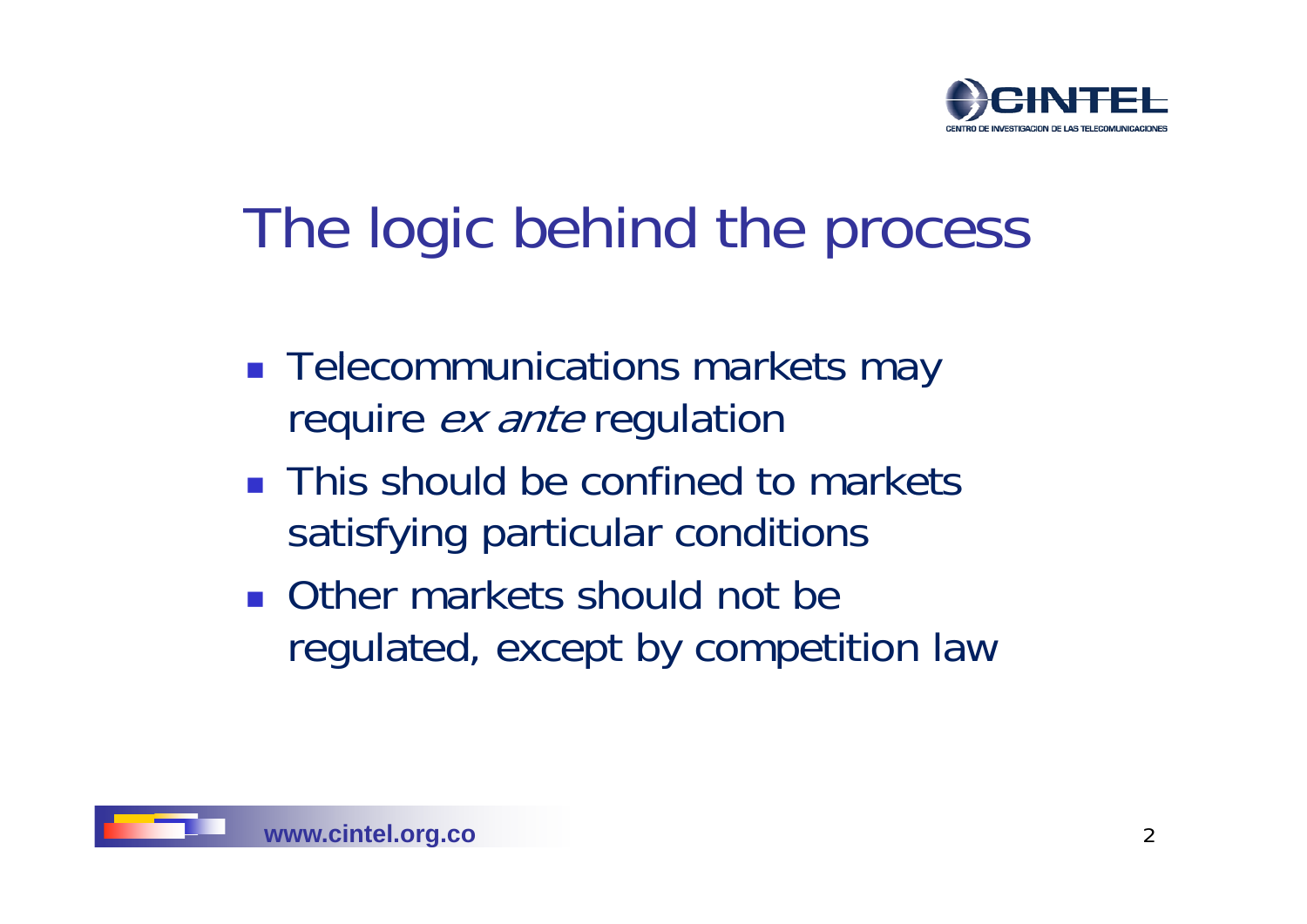Criteria for *ex ante* regulation (1)



For inclusion in the candidate list of markets:

- **Persistent barriers to entry and the** development of competition
- No prospect of their disappearance
- Competition law cannot deal with it

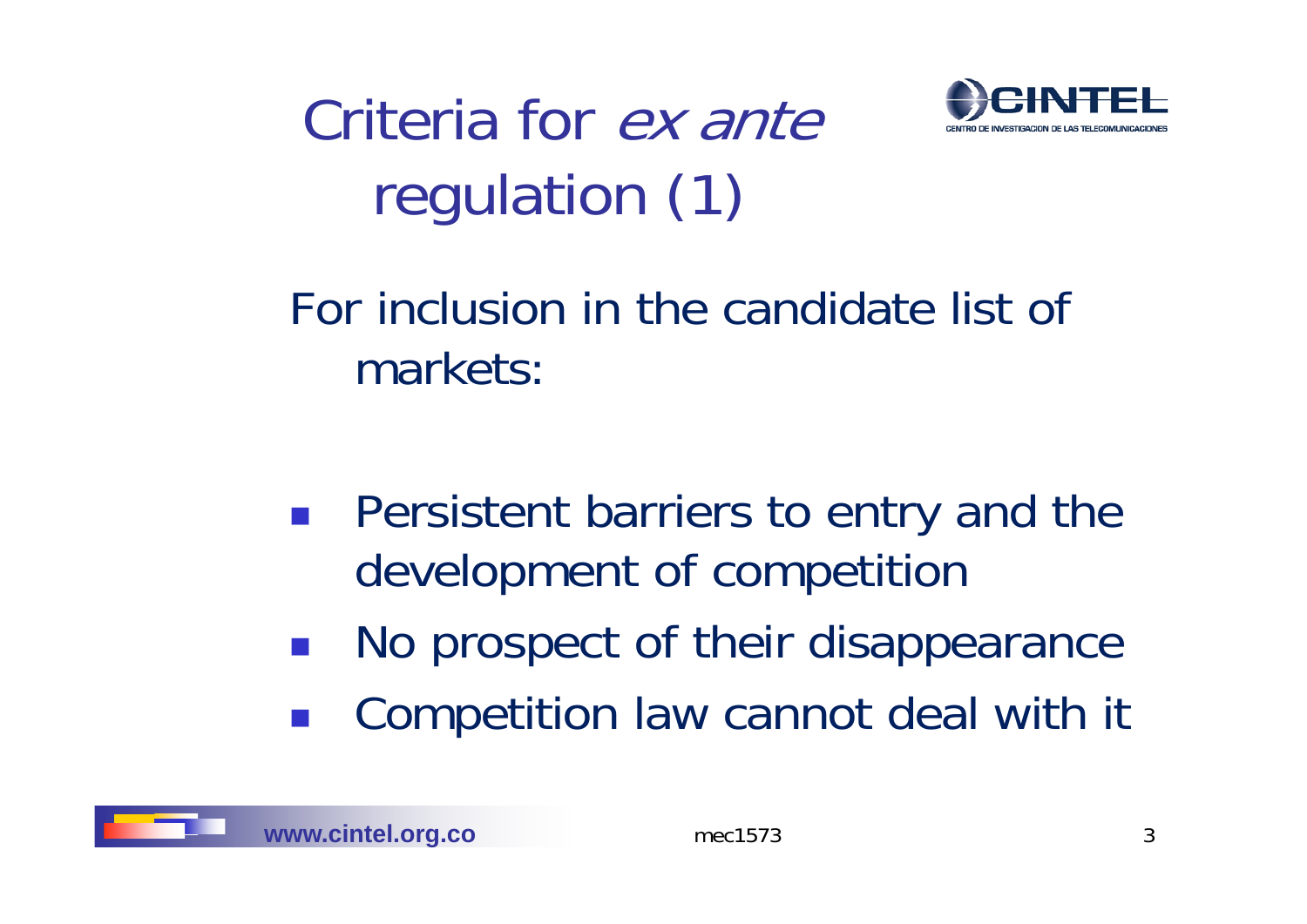Criteria for *ex ante* regulation (2)



For applying regulation:

- If a market on the candidate list is to be regulated, significant market power (SMP) must be found; SMP is the same as dominance
- If it is found, a remedy can be imposed

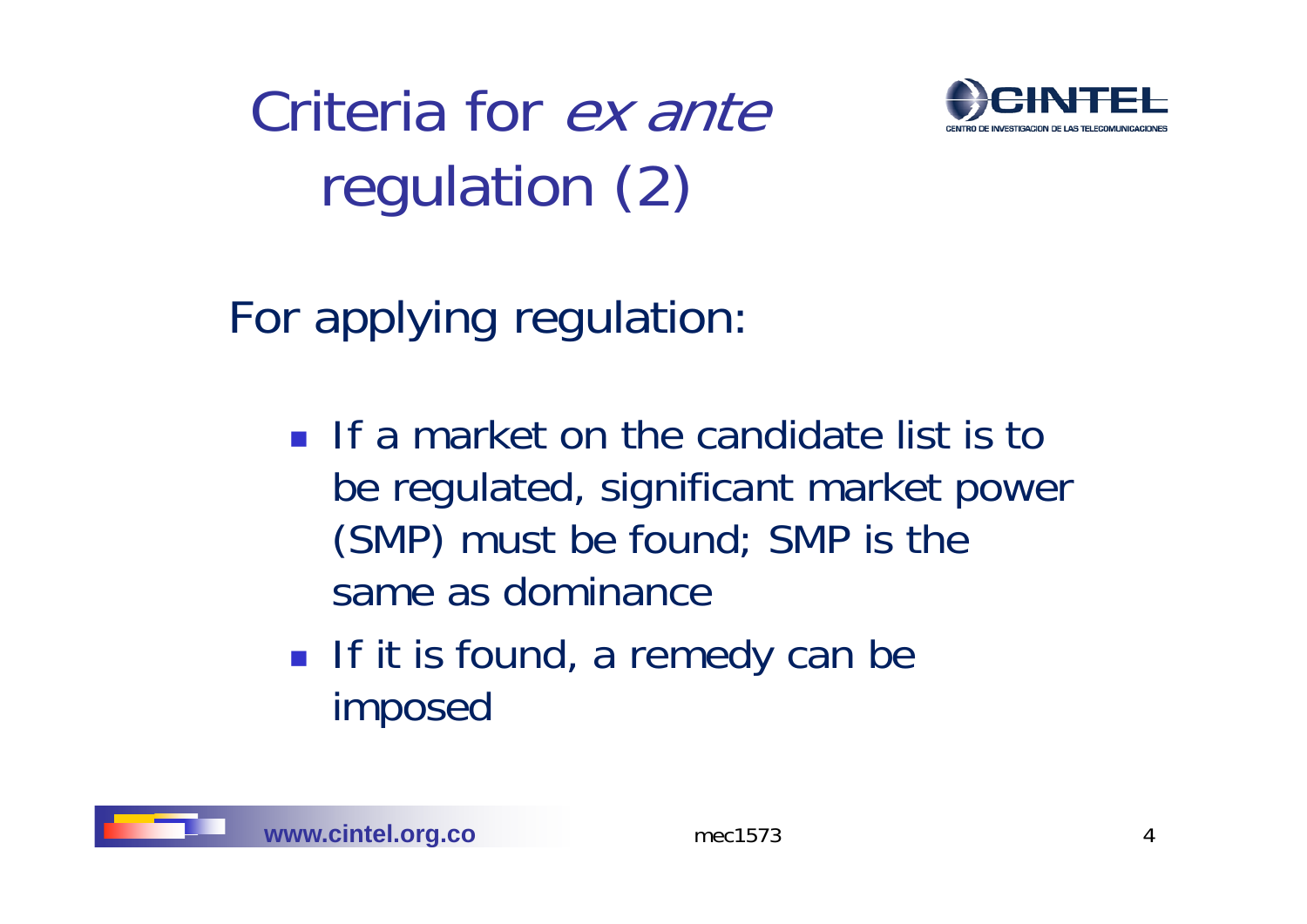

# As a result, the system

- Relies on anti-trust concepts for market definition and definition of SMP/dominance.
- **Tries to minimize the scope of** re gulation
- **Defaults to competition law as** each market becomes effectively competitive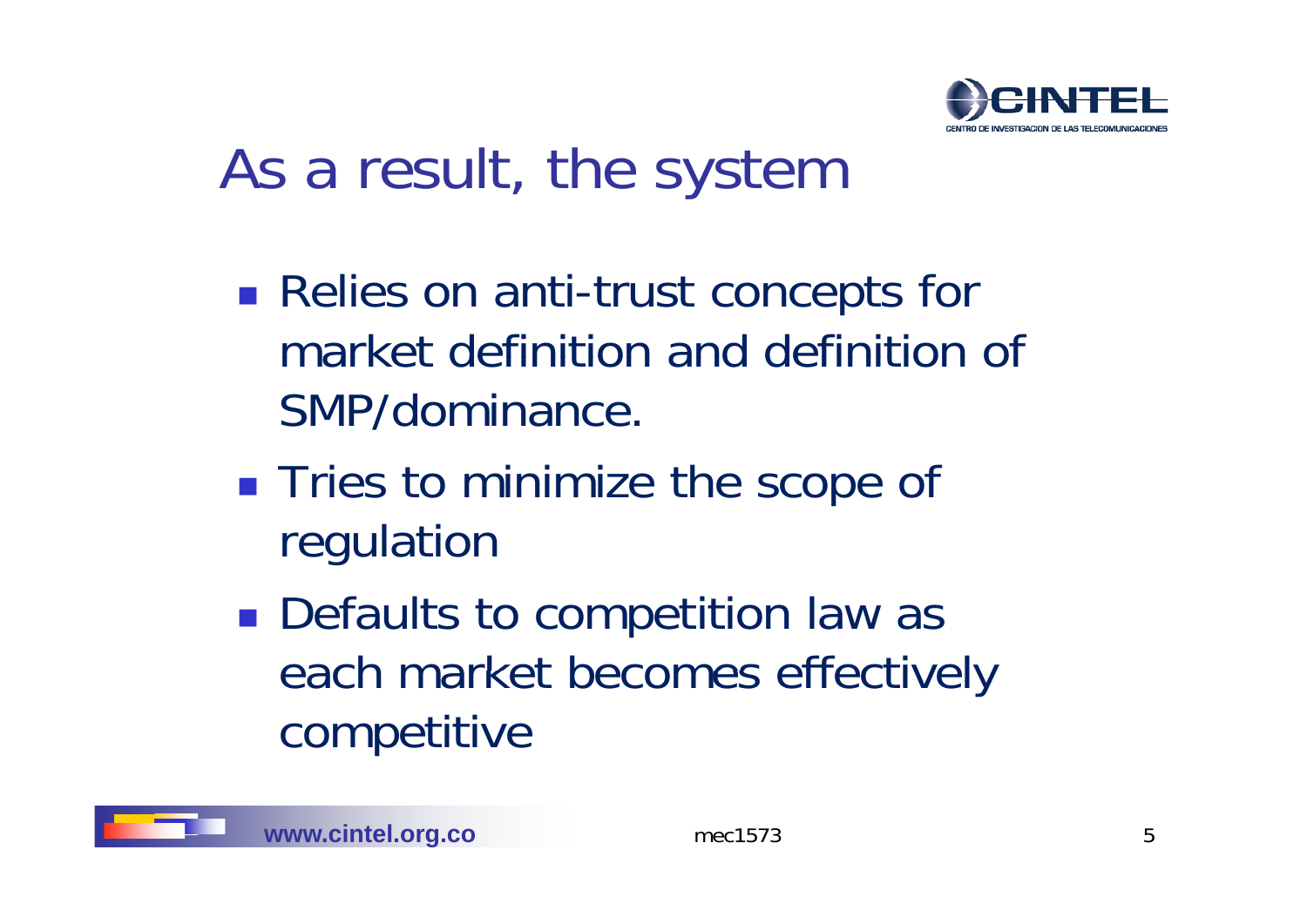

# The procedure in detail:

- $\overline{\mathcal{A}}$  Market definition: 'relevant' markets identified, using anti-trust principles, as candidates for ex ante regulation.
- $\mathcal{L}_{\mathcal{A}}$ Market analysis: is there (single, joint or vertically leveraged) dominance/SMP in the relevant markets.
- $\overline{\mathcal{A}}$ Remedies: if there is SMP, a remedy is selected.

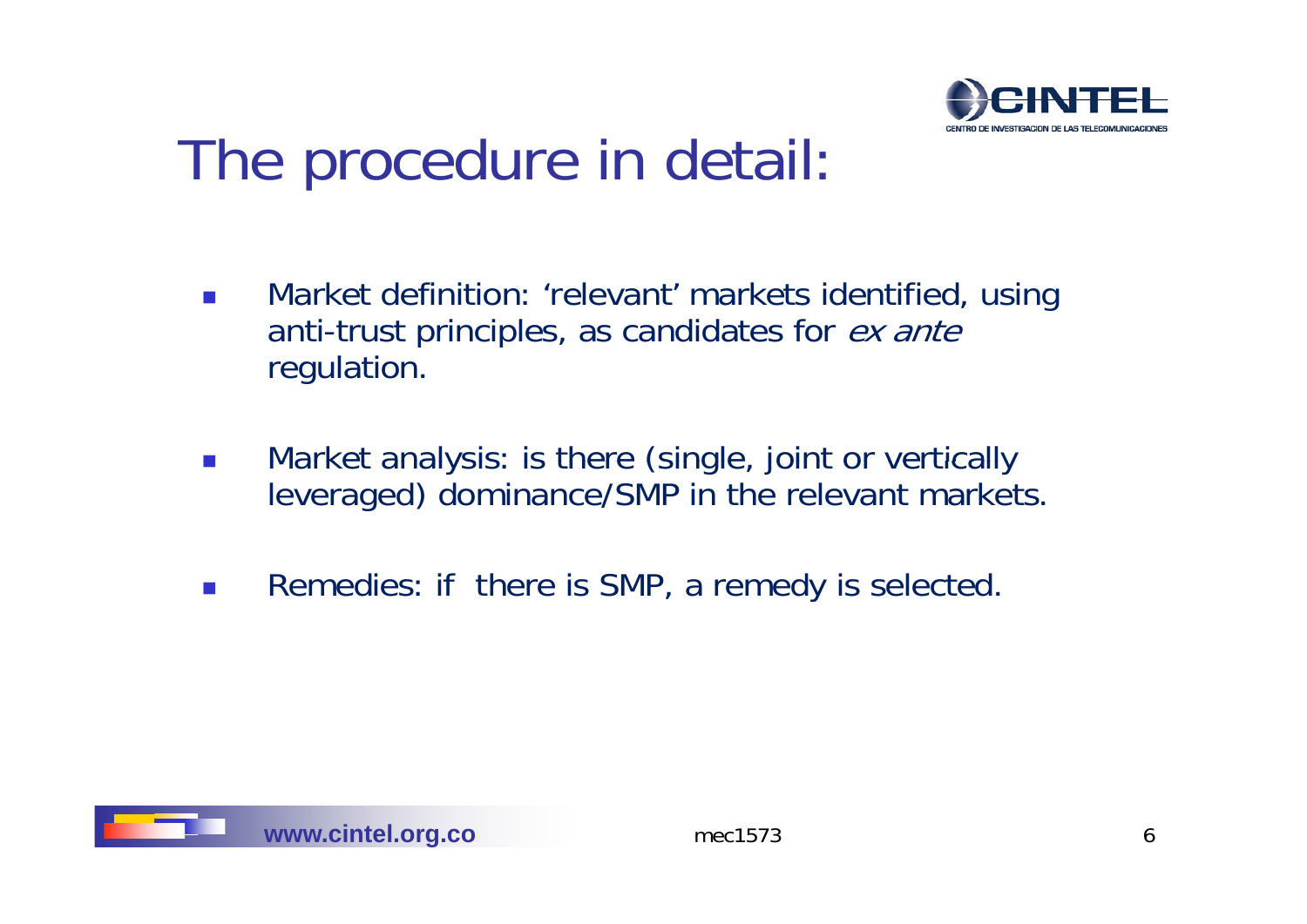

### Why not rely entirely on competition law from the start?

- **Telecommunications networks exhibit** economies of scale and scope which create persistent barriers to entry.
- **Example 20 Incorporat A law does not adequately address** the resulting market failures because they require continuous regulatory intervention and monitoring, specialized knowledge and frequent and/or timely intervention.

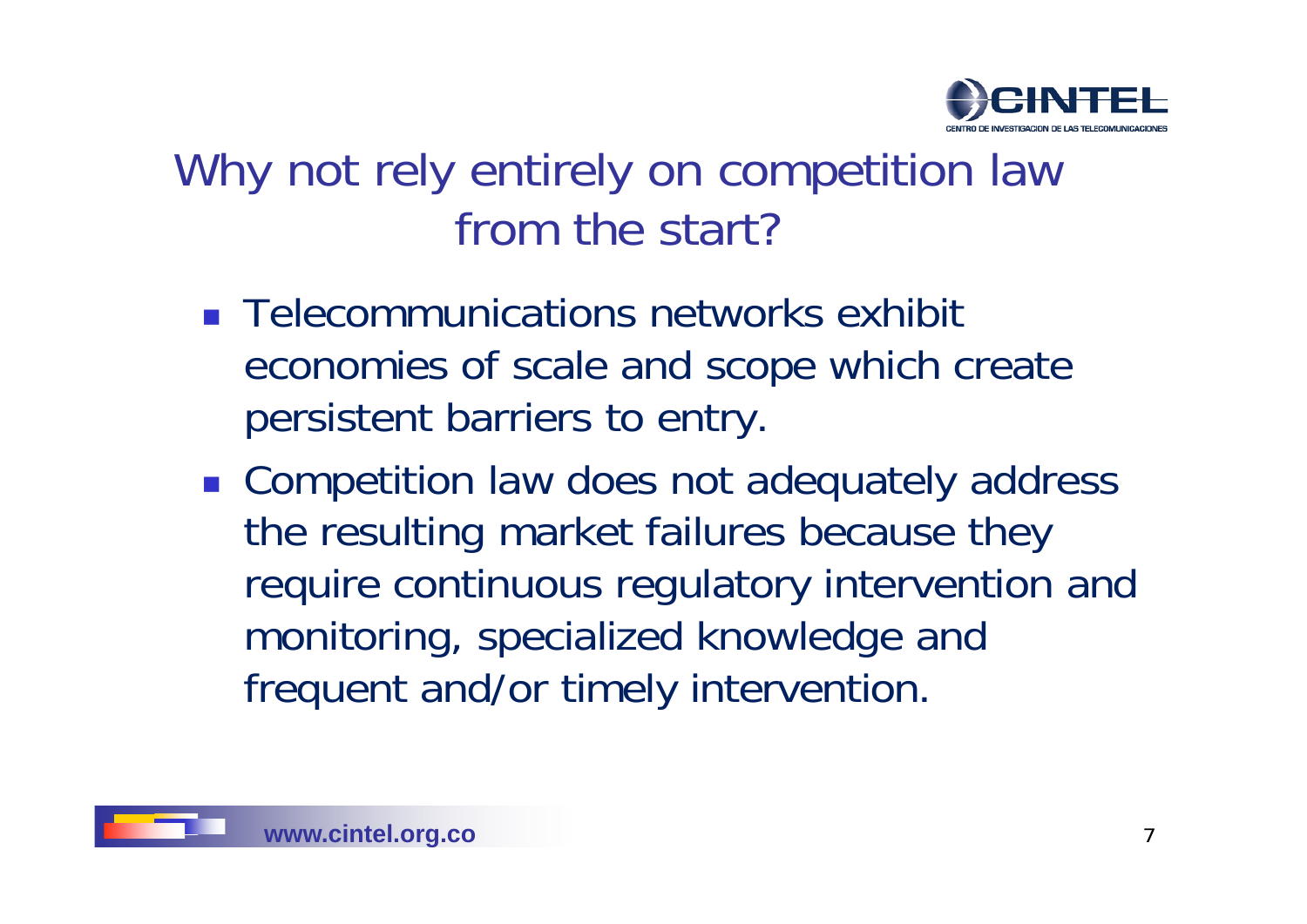# **Defining Markets**



- Because the process relies on (and defaults to) competition law , markets are defined in accordance with competition law principles in two dimensions:
- 1. Product /service market, which identifies products regarded as substitutable by user given by
	- Characteristics
	- Price
	- Intended use\_\_\_\_\_\_\_
- 2. Geographic market the area in which competitive conditions are sufficientl y similar and differen t from conditions in neighboring areas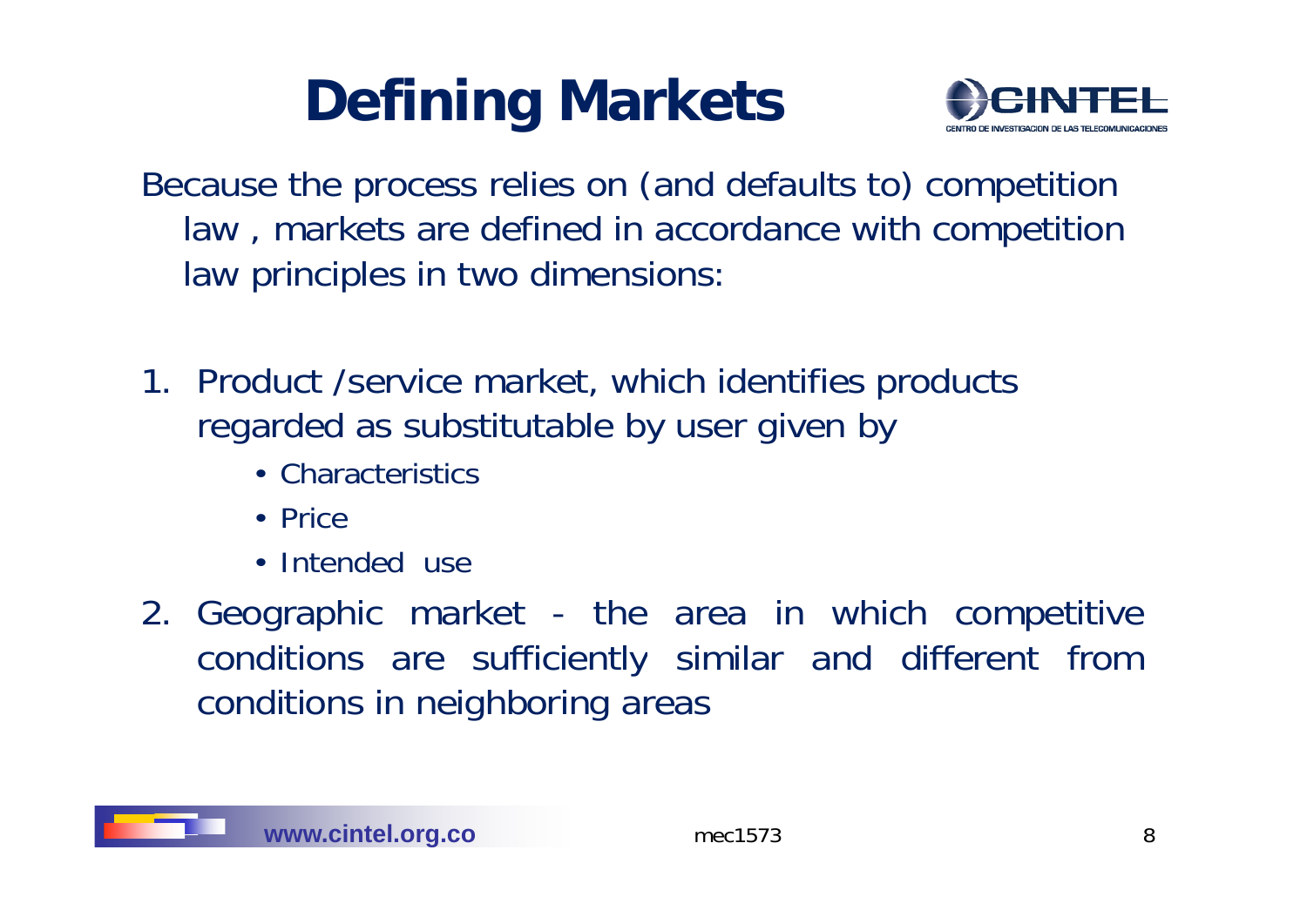#### **Product/Service Market**



- $\bullet$ Two main competitive constraints in product market:
	- Demand Substitution (consumers switching)
	- Supply Substitution (new supply coming on stream)
- The ideal approach is the Hypothetical Monopolist or SSNIP test.
- Second best solution:
	- consumer questionnaires
	- observed behavior
	- $\bullet$  etc....

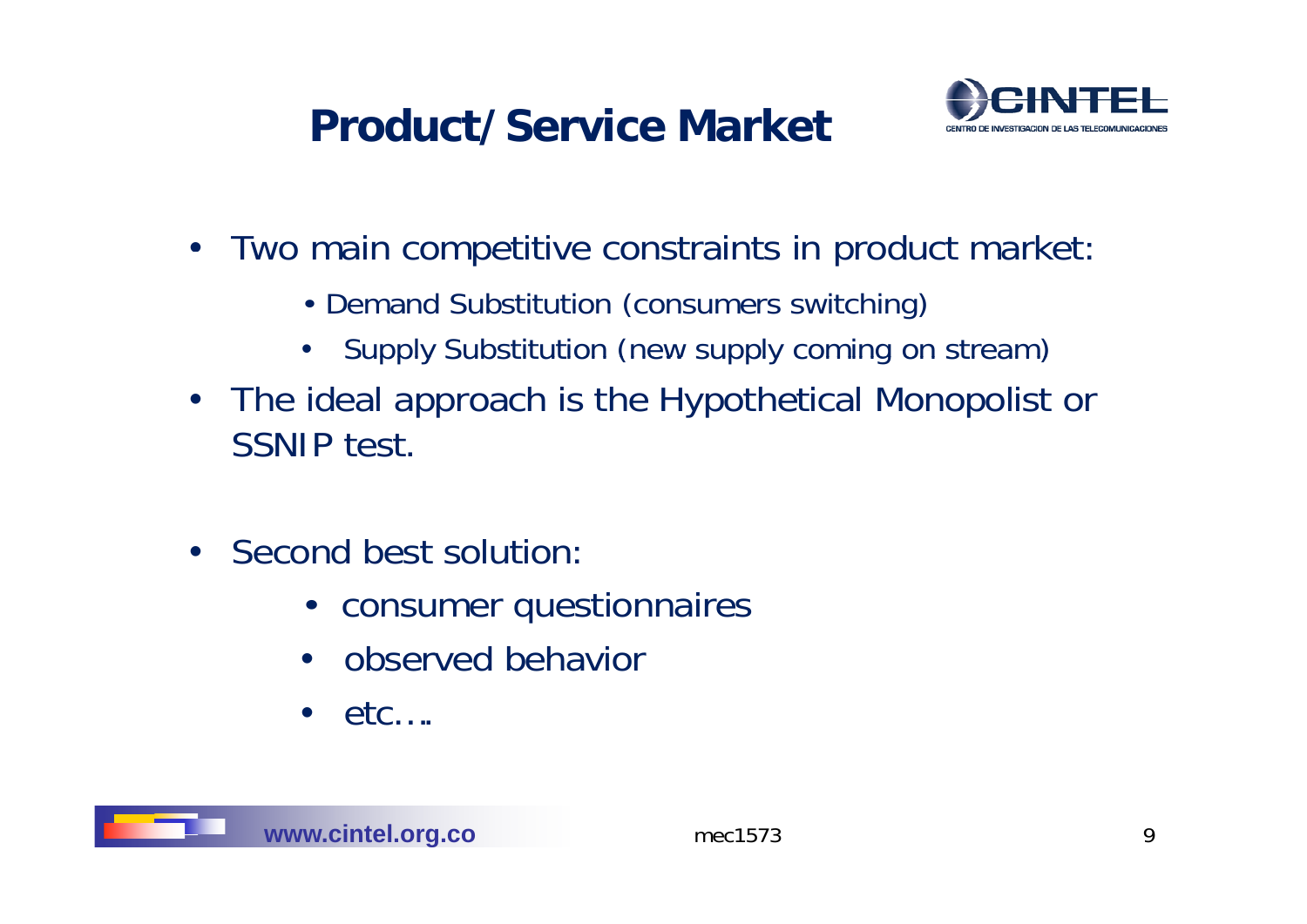

#### **Geographic Market**

- Physical area where the conditions of competition are sufficiently similar
- Options are:
	- National markets\_\_\_\_\_\_\_\_\_\_\_\_\_\_\_\_\_\_\_\_\_\_\_\_\_\_\_\_\_\_\_\_\_\_
	- Sub-national markets
	- Transnational Markets
- Geographic markets are determined by licensing policy, by regulation and by firm behavior

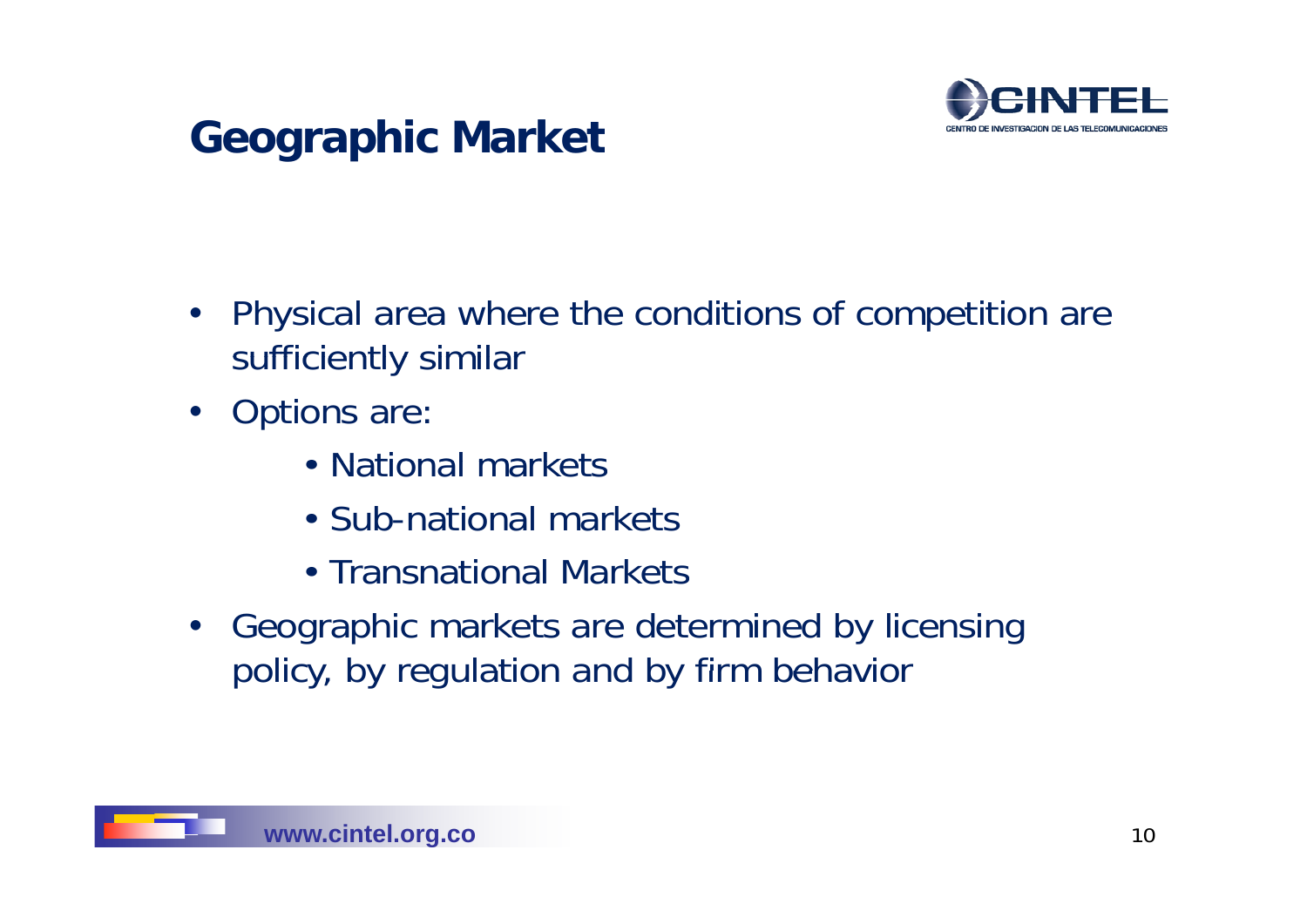

#### **Finding significant market power (dominance) The Euro pean Le gal Standard <sup>o</sup> f Dominance**

"....a position of economic strength enjoyed by an undertaking which enables it to prevent effective competition being maintained on the relevant market by affording it the power to behave to an appreciable extent independently of its competitors, its customers and ultimately consumers".

• **Case 27 /76, Uni d te Brands v. Commi i ss on (1978)**

**Dominance can be exercised by a single firm or jointly by two or more firms**

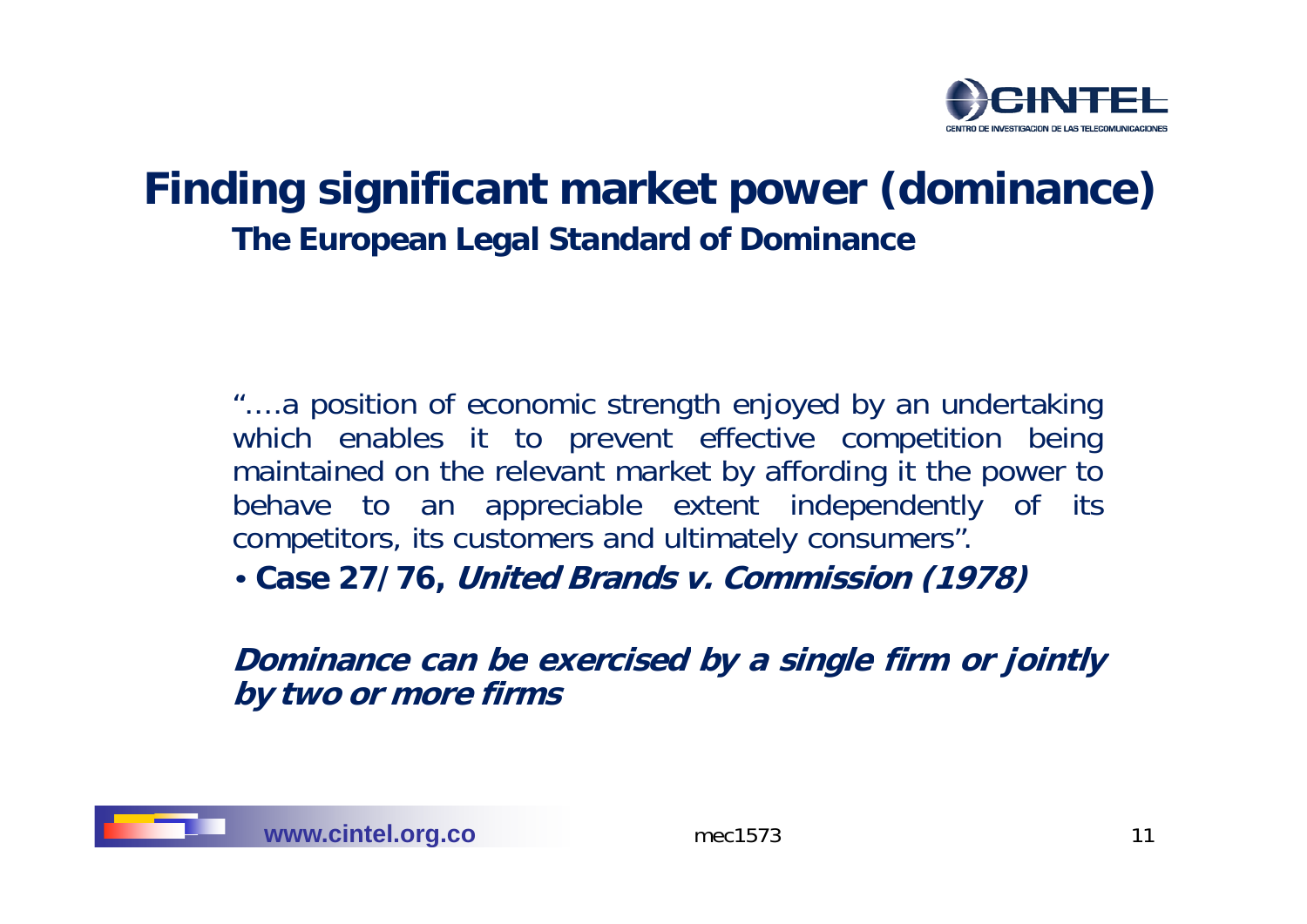### **Legal Standards of Dominance**



Criteria of dominance emerging from case-law and administrative practice:

•Control of infrastructure not easily duplicated •Technological advantages or superiority •Absence or low countervailing buying power •Easy access to capital markets •Services diversification (e.g. bundled services) •Economies of scale•Economies of scope •Vertical integration •Highly developed distribution and sales network •Absence o f potential com petition •Barriers to expansion

Source: European Commission Guidelines



**www.cintel.org.co** mec1573 12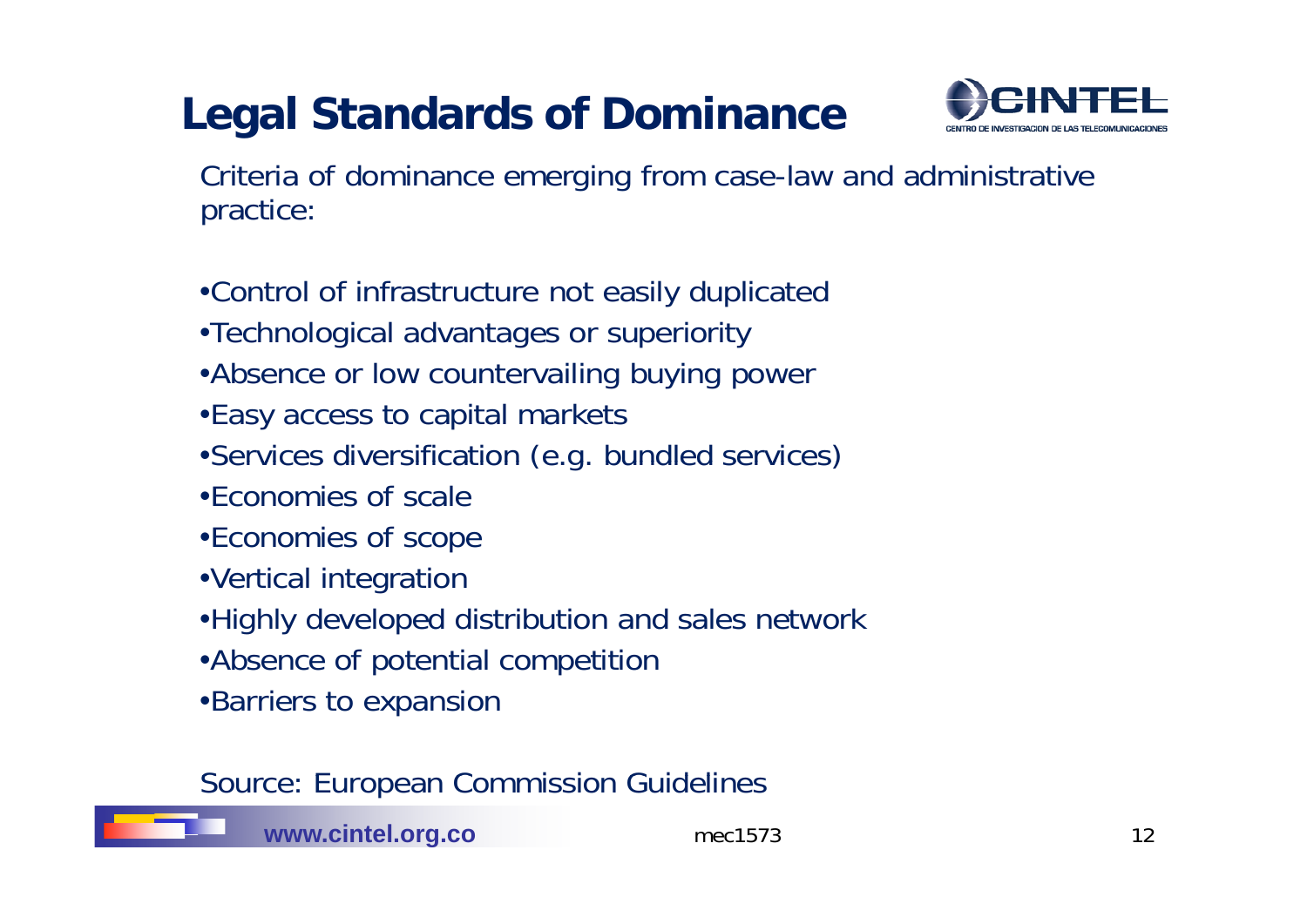

# What is joint dominance?

- A group of firms is able to adopt <sup>a</sup> common policy on the market and act to a considerable extent independently of their competitors and customers. This is done through implicit or tacit collusion.
- $\mathbb{R}^n$  . **This is different from explicit agreements made by firms, for** example to fix prices or to share markets
- $\mathcal{L}^{\mathcal{L}}$  Because the agreement is tacit, there is no communication by speech or writing between the participants. Instead, they signal to one another by their behavior

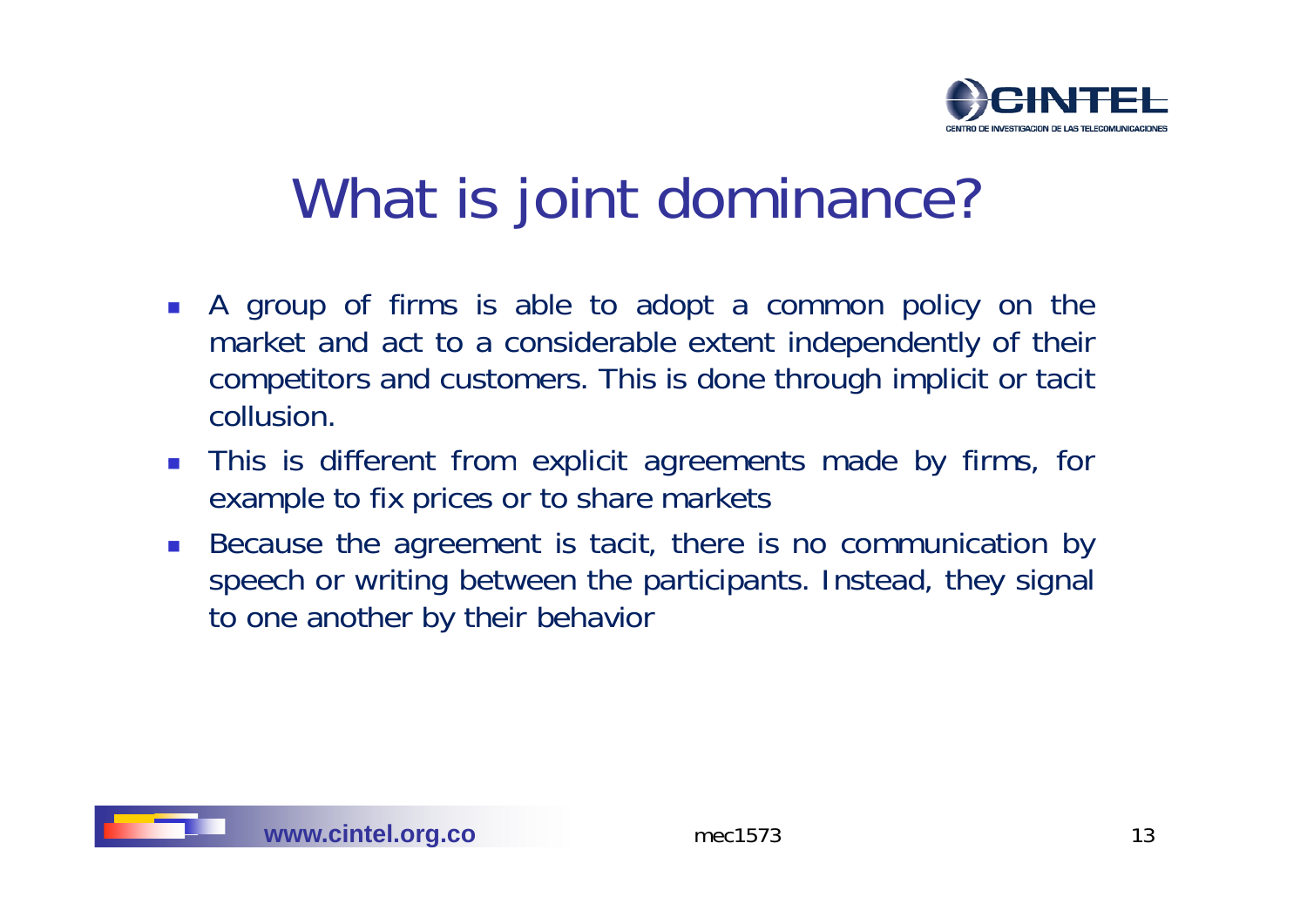

#### **What are the essential elements of joint dominance ?**

•Transparency of behavior (this enables participants to detect departures from the tacit agreement)

•Retaliation (this enables participants to punish departures from the tacit agreement)

•Absence of competition from firms which are not part of the tacit agreement

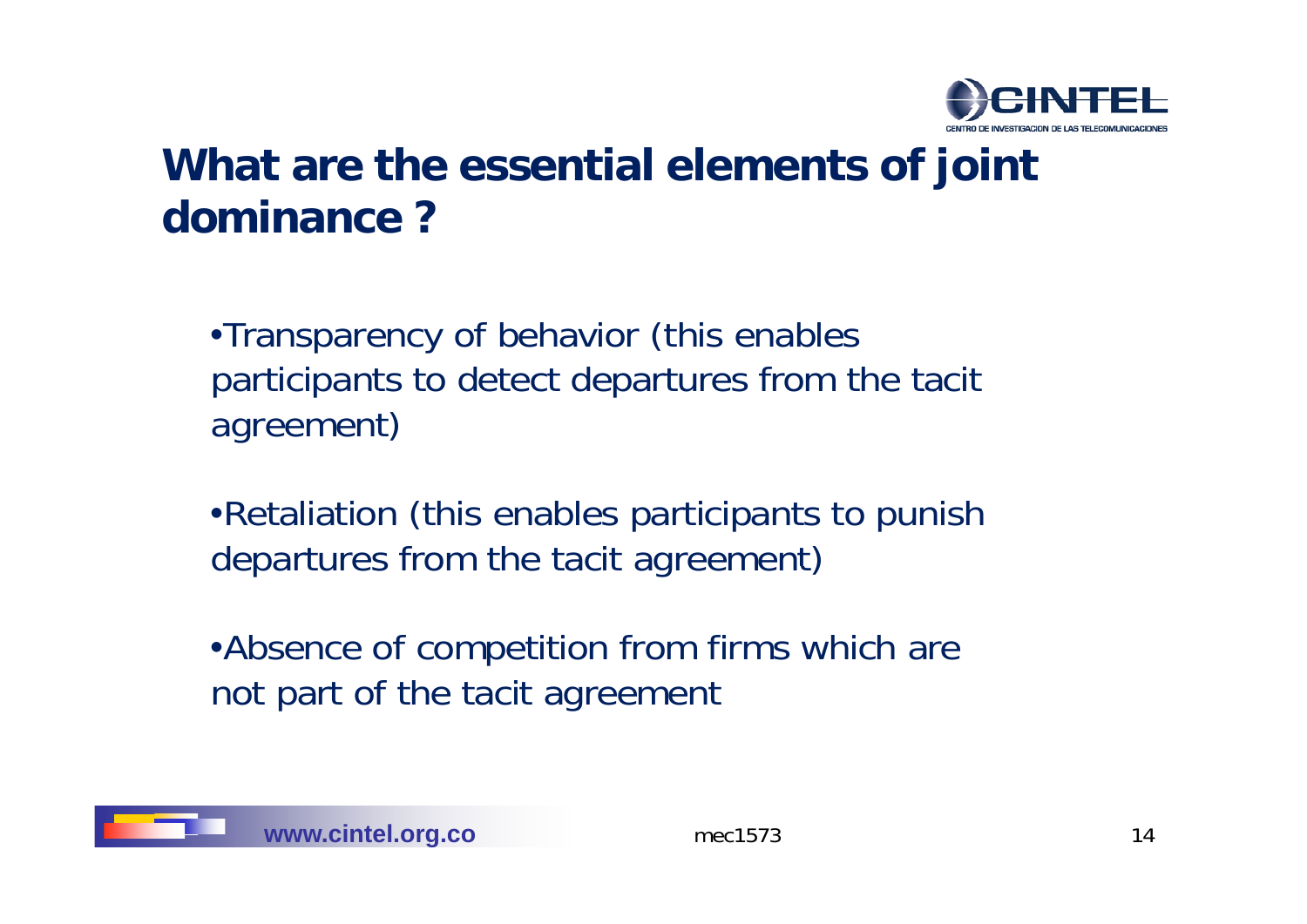

# Leveraged dominance

- $\mathcal{N}$  Dominance may be present in one market but abused in another related market.
- P. ■ Vertical leveraging involves using market power in one part of the production process to gain advantage in a downstream market
- $\mathcal{L}_{\mathcal{A}}$  An example: An operator may be dominant in the local loop market but be subject to price controls in that market; it can use its dominance to exclude competitors from the retailing activity and make excessive profits there; the dominance in the local loop is leveraged into retailing

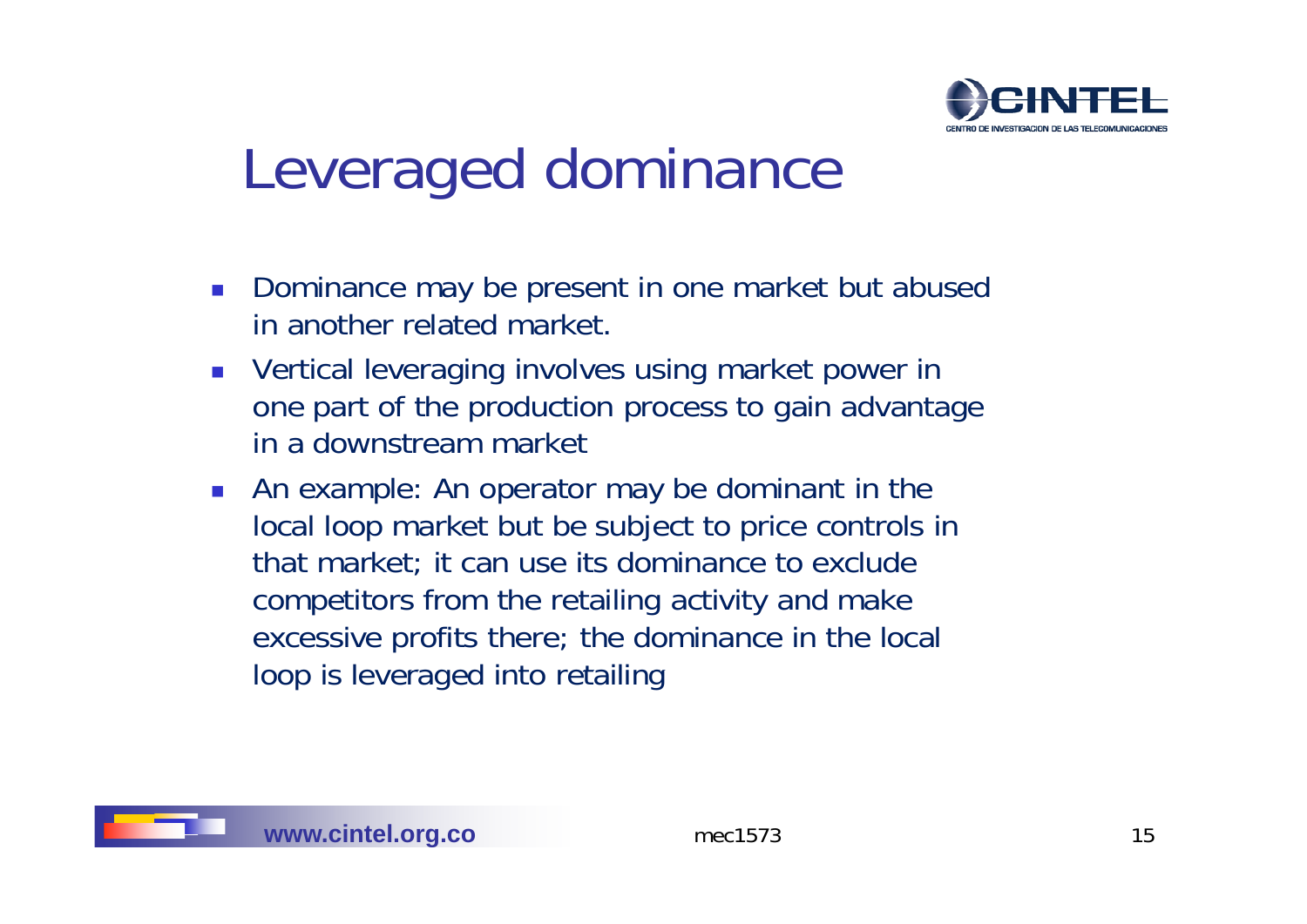### Remedies (Countermeasures to SMP)



- $\mathcal{L}_{\mathcal{A}}$  These should only be applied in the absence of effective competition
- $\mathbb{R}^3$ **They should be proportionate and justified by the** objectives of regime as a whole
- $\sim$ They should be the minimum necessary to correct the problem and avoid overregulation.
- $\mathbb{R}^n$  If possible, they should be applied to wholesale markets
- $\mathcal{L}_{\mathcal{A}}$  However, intervention in retail markets may sometimes be necessary

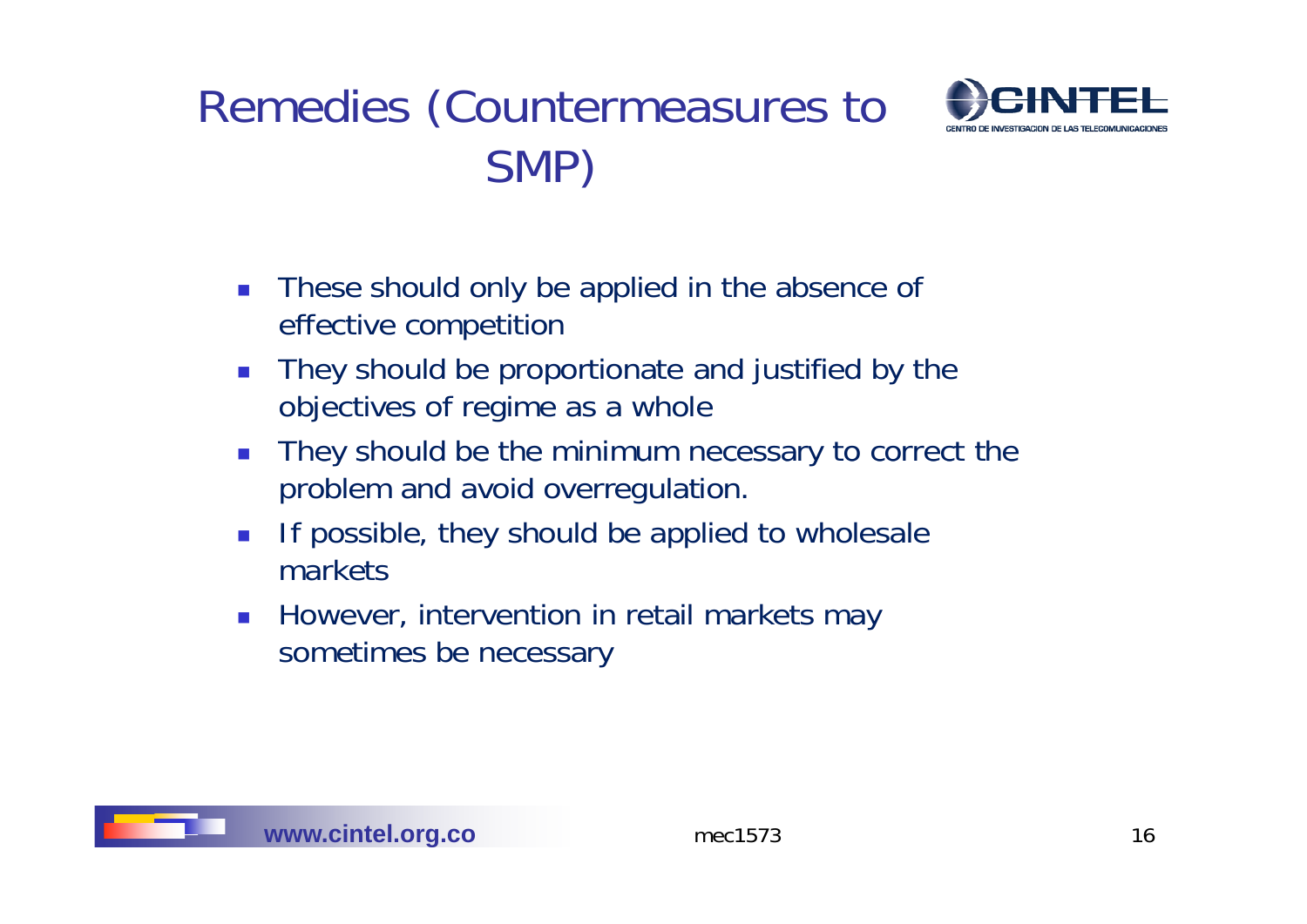Examples of remedies in wholesale markets based on European experience (1)

- 1. Transparency
	- П May require mandatory public offer for access and interconnection.
- 2. Non-discrimination
	- $\blacksquare$  This prevents discrimination in favor of particular competitors
	- $\blacksquare$ It can also prevent a firm discriminating in terms of quality and price in favor of it own affiliated businesses and against their competitors

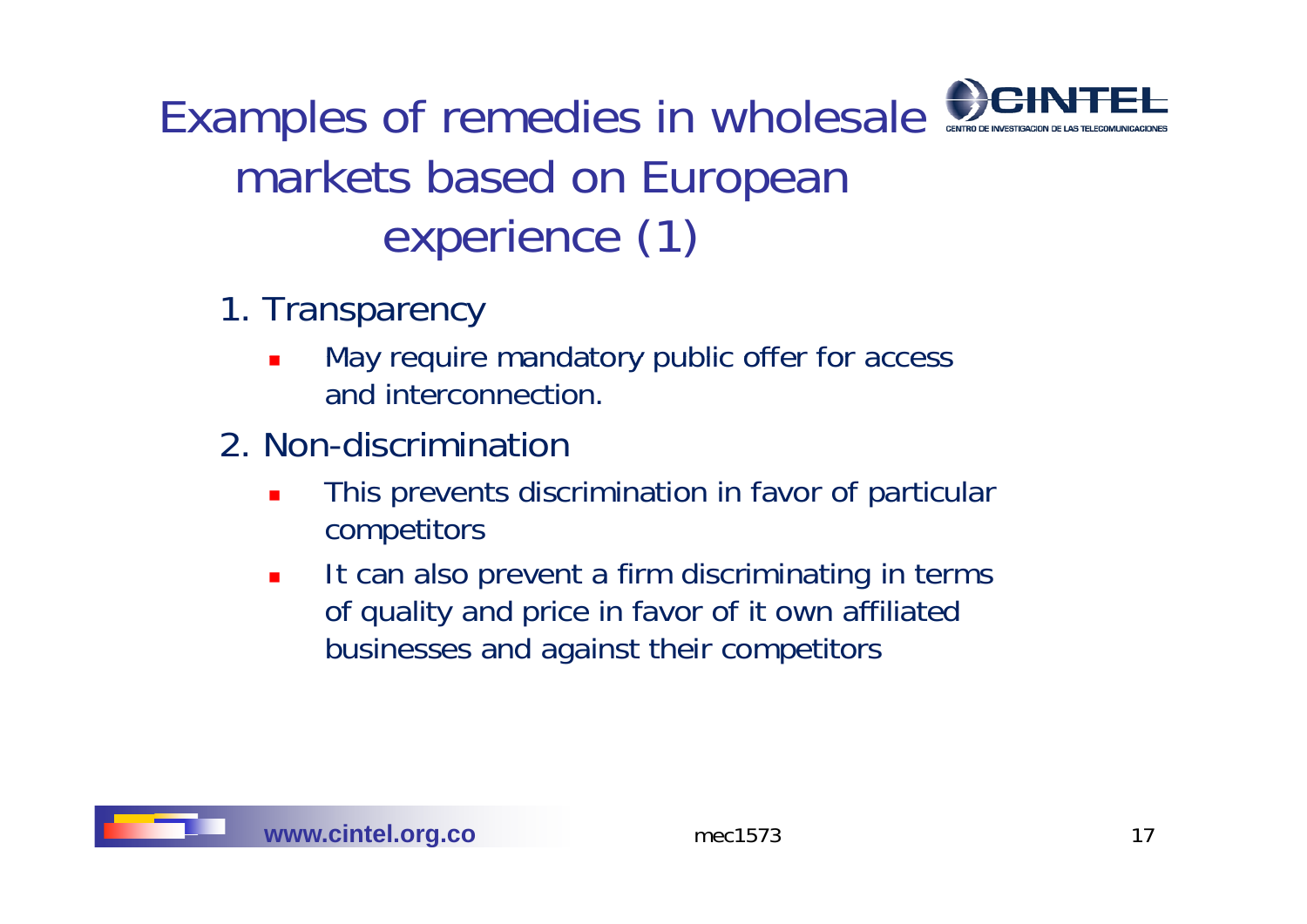Examples of remedies in wholesale markets based on European experience (2)



#### 3. Accounting separation

- $\blacksquare$  This provides profit and loss and balance sheet information about a dominant firm´s se parate businesses
- $\blacksquare$  Helps to prevent cost shifting between monopoly and competitive businesses
- $\blacksquare$ Can also be used to identify leveraged dominance.

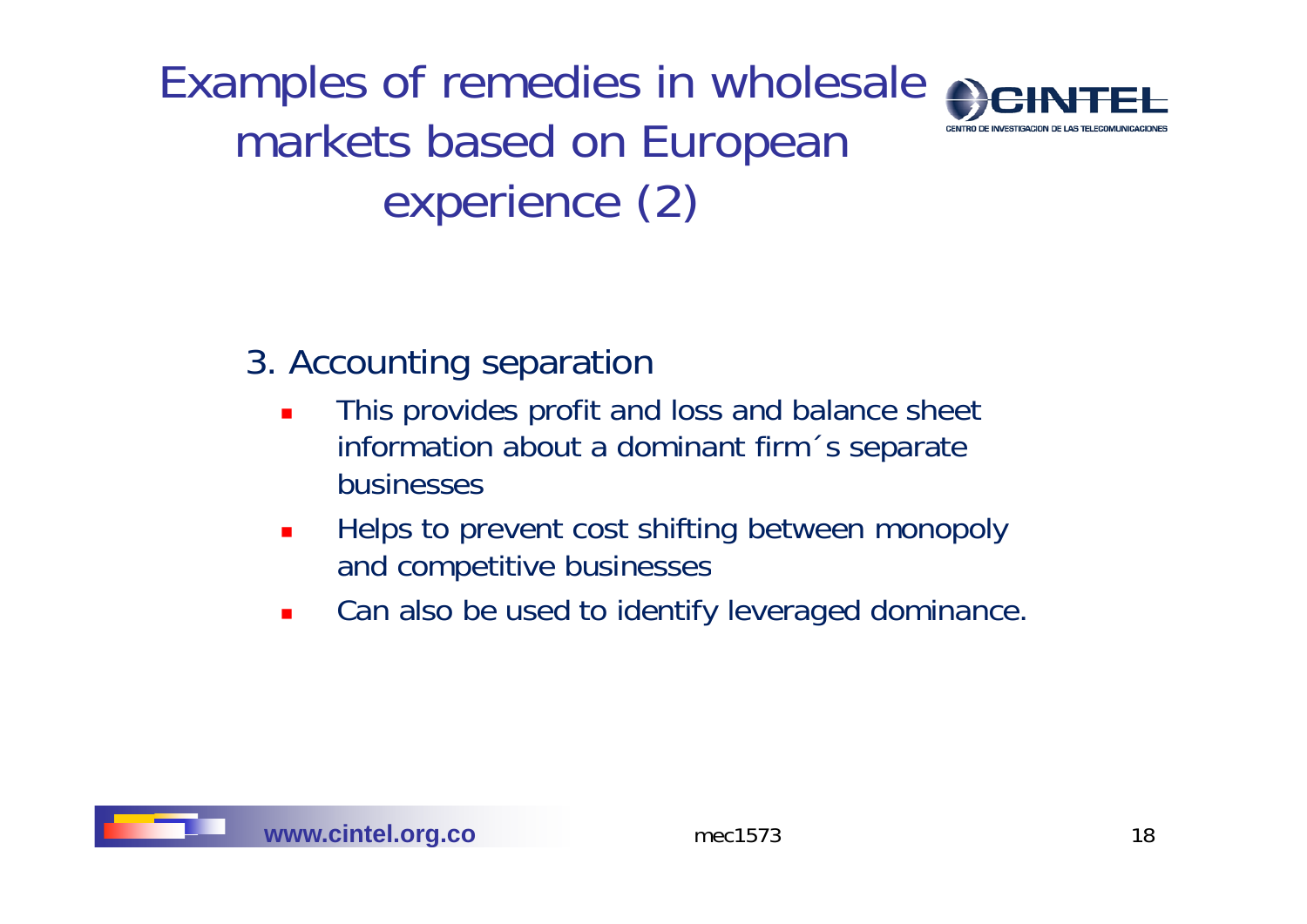Examples of remedies in wholesale markets based on European experience (3)



#### 4. Mandatory access

- $\blacksquare$  This requires the dominant firm to make its facilities available to com petitors.
- $\blacksquare$  There are some parallels with the ´Essential facilities´ doctrine but the application is wider
- $\blacksquare$ **EXE** Access will be granted at prices set by the regulator. These can be based on cost, or based on some other principles.

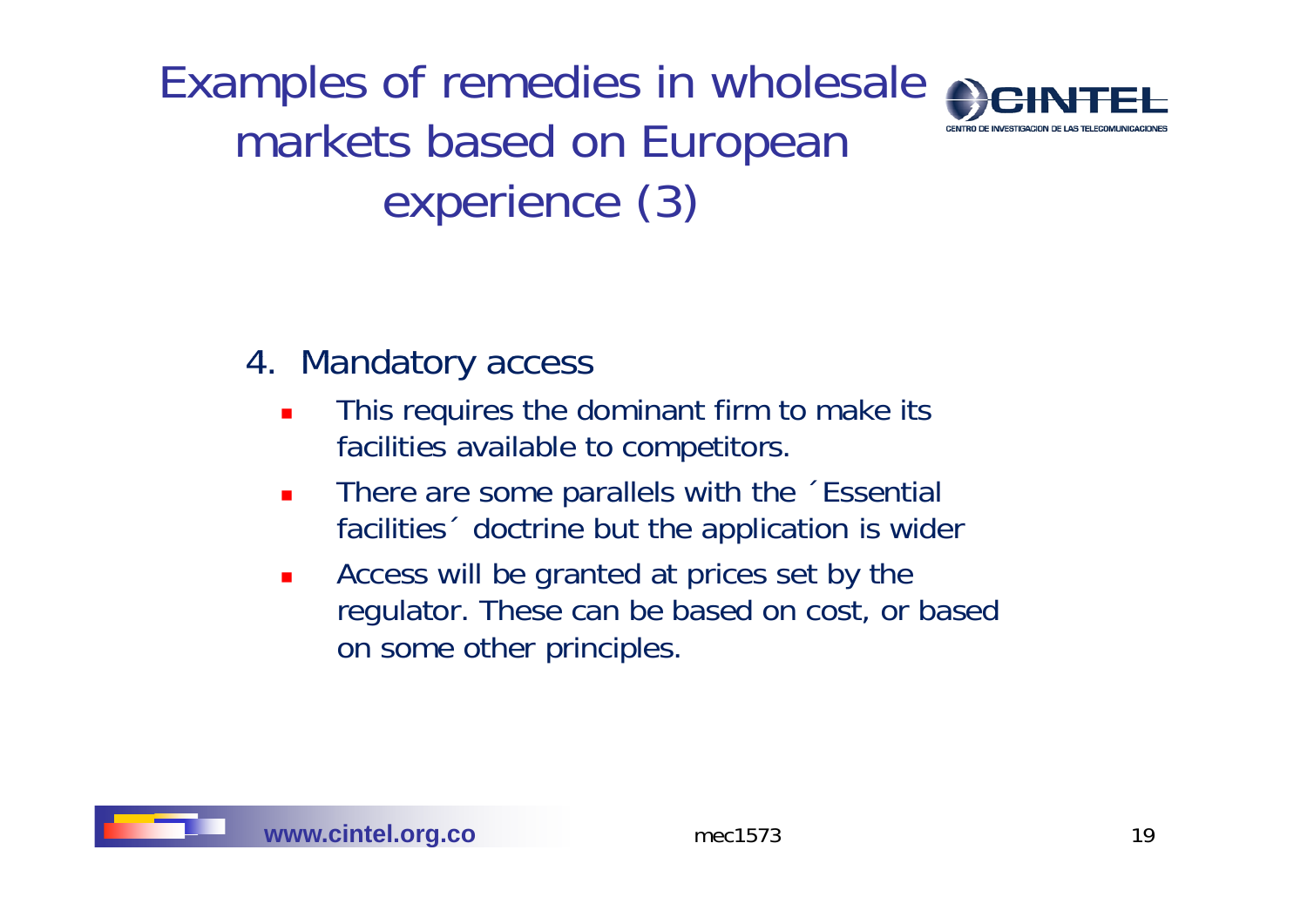### Examples of remedies in **retail** markets based on European experience



#### Retail price controls

- $\mathbf{r}$  These may be necessary on competition grounds if competition in wholesale markets is not strong enough
- $\blacksquare$ They may take the form of price caps
- $\blacksquare$ **Retail price controls also have social objectives** (For example Standard of living classification in Colombia: ESTRATOS)

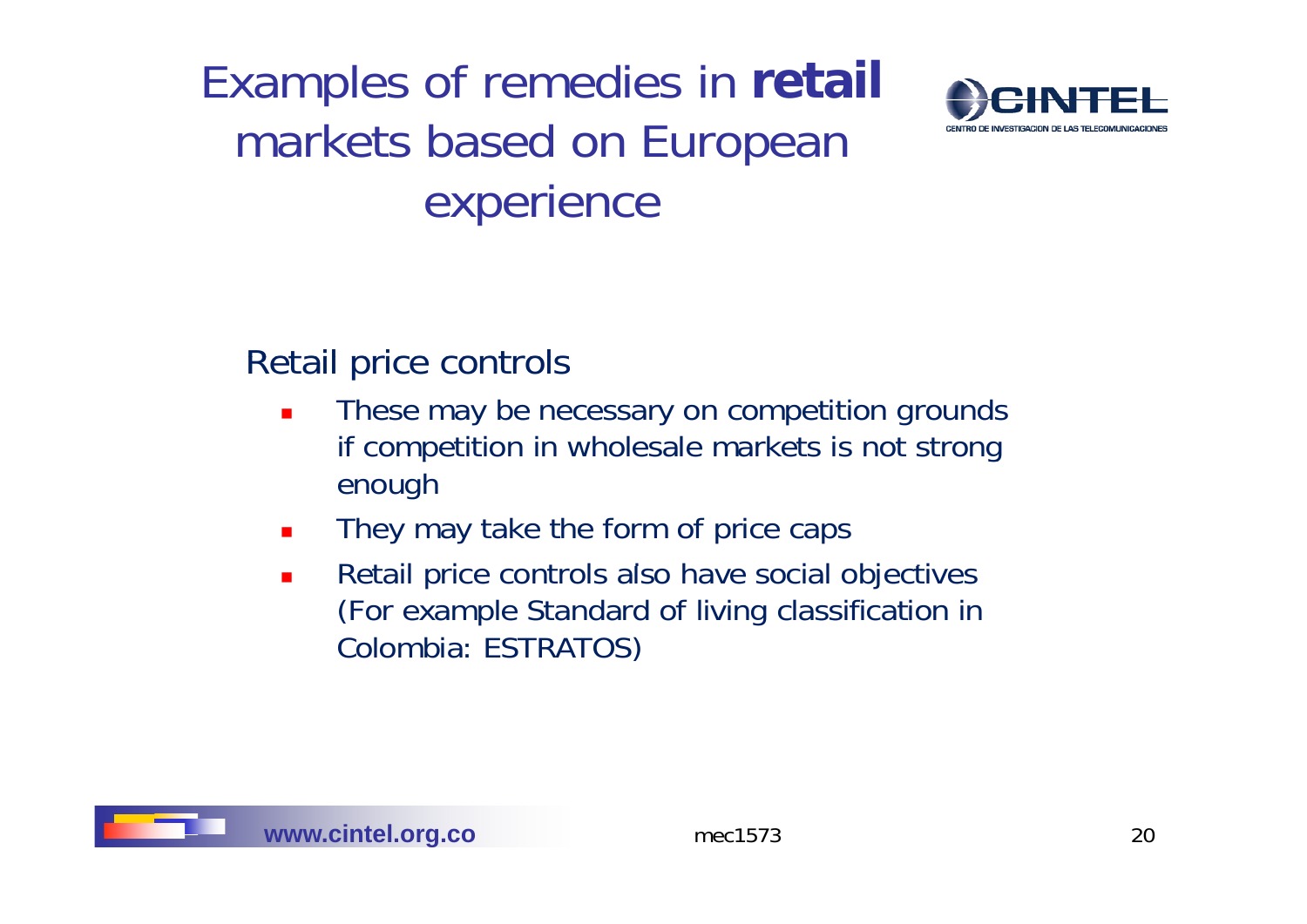# How to conduct market analyses to minimize regulation



- 1.Examine each retail market. In the absence of regulation, would there be a competition problem?
- 2.If no, there is no reason to regulate.
- 3.If yes, analyze the value chain,
- 4. Examine the market in the value chain where the assets are hardest to duplicate.
- 5.If SMP is found in that market, devise a remedy.
- 6.In the still a competition problem after the remedy is implemented?
- 7.If no, there is no reason to regulate further
- 8.If yes, apply a remedy to another market in the chain
- 9.Stop when competition problems are resolved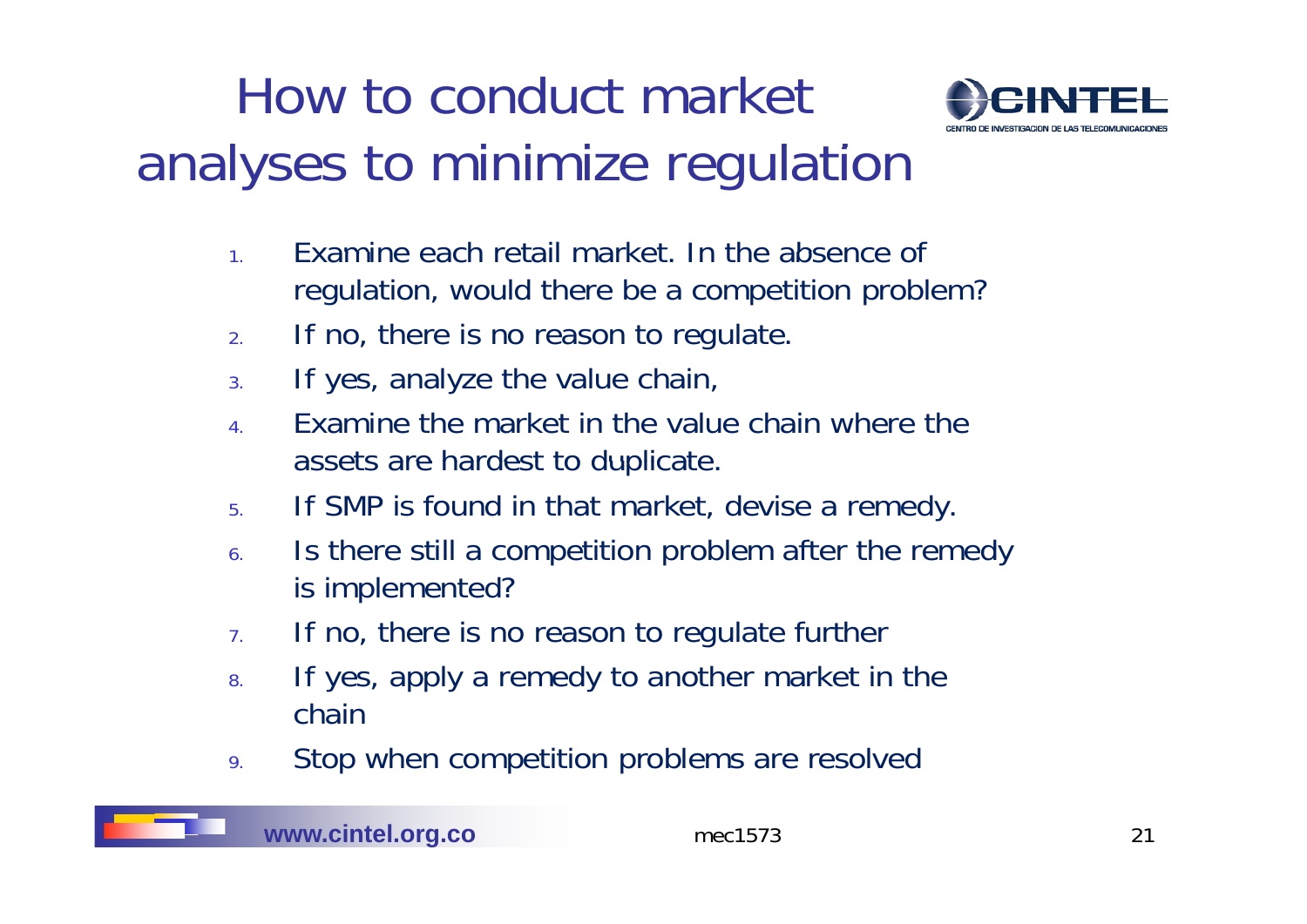

#### Value chains under examination

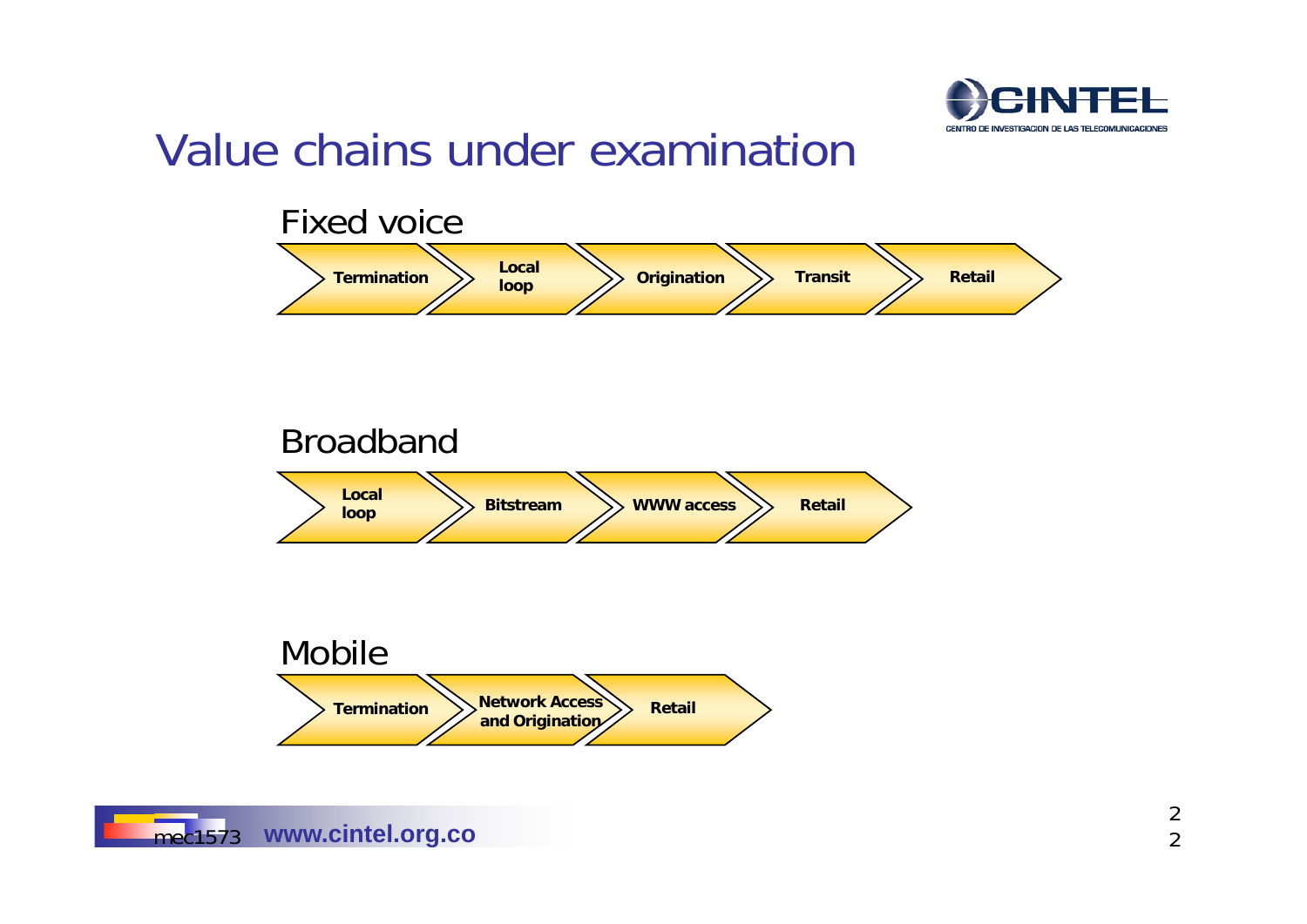## How this system has operated in Europe



- $\mathcal{L}^{\mathcal{A}}$ 27 countries in Europe are operating this system
- $\sim$ It came in to effect in 2003
- $\mathcal{L}_{\mathcal{A}}$ **It has recently been reviewed and has been** declared a success
- $\mathcal{C}^{\mathcal{A}}$  It has encouraged a great deal of competition especially at the retail level
- $\mathcal{C}^{\mathcal{A}}$  As a result, regulation is increasingly being focused on bottlenecks
- $\mathcal{L}(\mathcal{A})$  This is reflected in a fall in the number of markets subject to ex ante regulation from 18 to 7